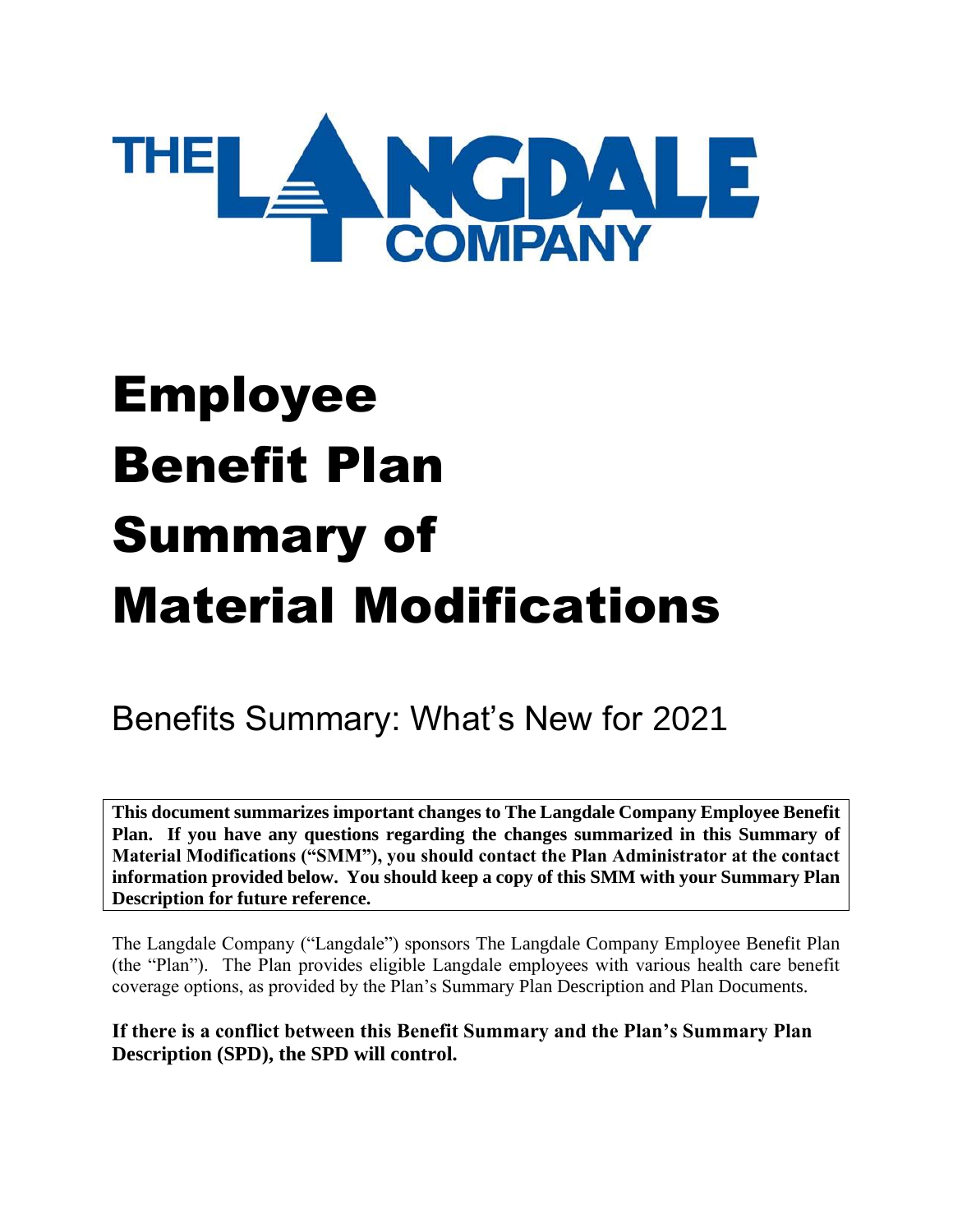### **Summary of Changes:**

The following is a description of changes made to the **Health Plan**:

1. Section 1. Introduction. **New information regarding COVID-19 Relief:**

#### **Important Updates Regarding COVID-19 Relief – Tolling of Certain Plan Deadlines**

In accordance with 85 FR 26351, "Extension of Certain Timeframes for Employee Benefit Plans, Participants, and Beneficiaries Affected by the COVID-19 Outbreak," notwithstanding any existing Plan language to the contrary, the Plan will disregard the period from March 1, 2020 until sixty (60) days after (1) the end of the National Emergency relating to COVID-19 and declared pursuant to 42 U.S.C. § 5121 *et seq.* or (2) such other date announced by the Departments of Treasury and/or Labor, for purposes of determining the following periods and dates:

- 1) The 30-day period (or 60-day period, if applicable) to request special enrollment under ERISA section 701(f) and Internal Revenue Code section 9801(f);
- 2) The 60-day election period for COBRA continuation coverage under ERISA section 605 and Internal Revenue Code section 4980B(f)(5);
- 3) The date for making COBRA premium payments pursuant to ERISA section 602(2)(C) and (3) and Internal Revenue Code section  $4980B(f)(2)(B)(iii)$  and (C);
- 4) The date for individuals to notify the Plan of a qualifying event or determination of disability under ERISA section  $606(a)(3)$  and Internal Revenue Code section  $4980B(f)(6)(C)$ ;
- 5) The date within which individuals may file a benefit claim under the Plan's claims procedure pursuant to 29 CFR 2560.503-1;
- 6) The date within which Claimants may file an appeal of an Adverse Benefit Determination under the Plan's claims procedure pursuant to 29 CFR 2560.503-1(h);
- 7) The date within which Claimants may file a request for an external review after receipt of an Adverse Benefit Determination or Final Internal Adverse Benefit Determination pursuant to 29 CFR 2590.715-2719(d)(2)(i) and 26 CFR 54.9815-2719(d)(2)(i); and
- 8) The date within which a Claimant may file information to perfect a request for external review upon a finding that the request was not complete pursuant to 29 CFR 2590.715-2719(d)(2)(ii) and 26 CFR 54.9815-2719(d)(2)(ii).

This period may also be disregarded in determining the applicable date for the Plan's duty to provide a COBRA election notice under ERISA section 606(c) and Internal Revenue Code section 4980B(f)(6)(D), however, note that the Plan intends to continue follow all established COBRA parameters.

- 2. Section 5. Schedule of Benefits. **New Preventive/Wellness benefit:**
	- (1) Testing for the 2019 Novel Coronavirus (COVID-19) is covered at 100% without cost-sharing.
- 3. Section 5. Schedule of Benefits. **Changes in Preventive/Wellness benefits:**
	- (1) Skin cancer behavioral counseling age range increased from 10-24 years to persons aged 6 months to 24 years,
	- (2) Osteoporosis screening benefit expanded to postmenopausal women younger than 65 years at increased risk of osteoporosis,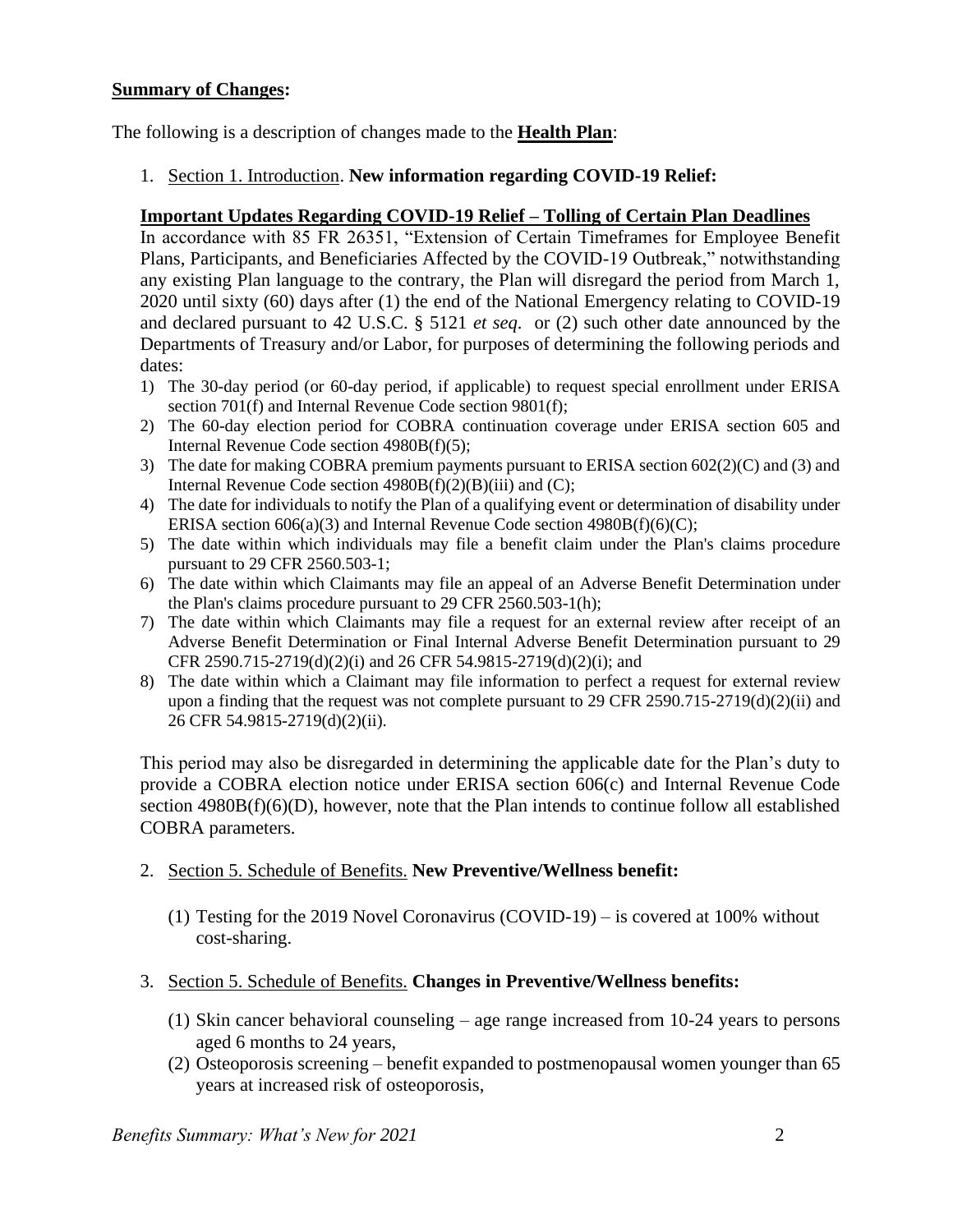- (3) Breast pump kit updated to:
	- Double Electric pump kit, one time only
	- Manual pump kit, one per subsequent pregnancy

### 4. Section 5. Schedule of Benefits. **New benefits:**

The following benefits were added to this Plan:

- (1) Physical Therapy treatments provided by Chiropractors are now a covered benefit
- (2) Telehealth office visit (outside of the Telehealth Mobile Clinic) \$15 Co-Payment; applicable to primary care providers (PCP) and behavioral health/substance use disorders counseling
- (3) Telehealth Mobile Clinic No Cost to Employees; Includes telehealth office visit with Miller County Hospitals' medical staff, lab tests performed by Clinch Memorial Hospital; and medication filled by Chancy Drugs.
- 5. Section 9. Wellness Program. **Changes in Wellness Program contact information:**
	- (1) Human Resources phone number changed to (229) 219-2336

# 6. Section 10. Defined Terms**. The following definition was added:**

**2019 Novel Coronavirus (COVID-19).** Covered Expenses associated with testing for COVID-19 include the following:

- *Diagnostic Tests.* The following items are covered at 100%, deductible waived, as provided in the Families First Coronavirus Response Act (FFCRA) and Coronavirus Aid, Relief, and Economic Security Act (CARES Act) and notwithstanding any otherwise-applicable Medical Necessity or Experimental and/or Investigational requirements, and do not require Pre-Certification. These items are paid at the negotiated rate, if one exists. If no negotiated rate exists, the Plan will pay the cash price publicly posted on the Provider's website, or such other amount as may be negotiated by the Provider and Plan. If the cash price is not posted, reimbursement will be made in accordance with the current Plan terms.
	- o In vitro diagnostic products for the detection of SARS-CoV-2 or the diagnosis of the virus that causes COVID-19 (including all costs relating to the administration of such in vitro diagnostic products) which satisfy **one** of the following conditions:
		- that are approved, cleared, or authorized by the FDA;
		- for which the developer has requested or intends to request emergency use authorization under Section 564 of the Federal Food, Drug, and Cosmetic Act, unless and until such emergency use authorization request has been denied or the developer does not submit a request within a reasonable timeframe;
		- that are developed in and authorized by a State that has notified the Secretary of Health and Human Services of its intention to review tests intended to diagnose COVID-19; or